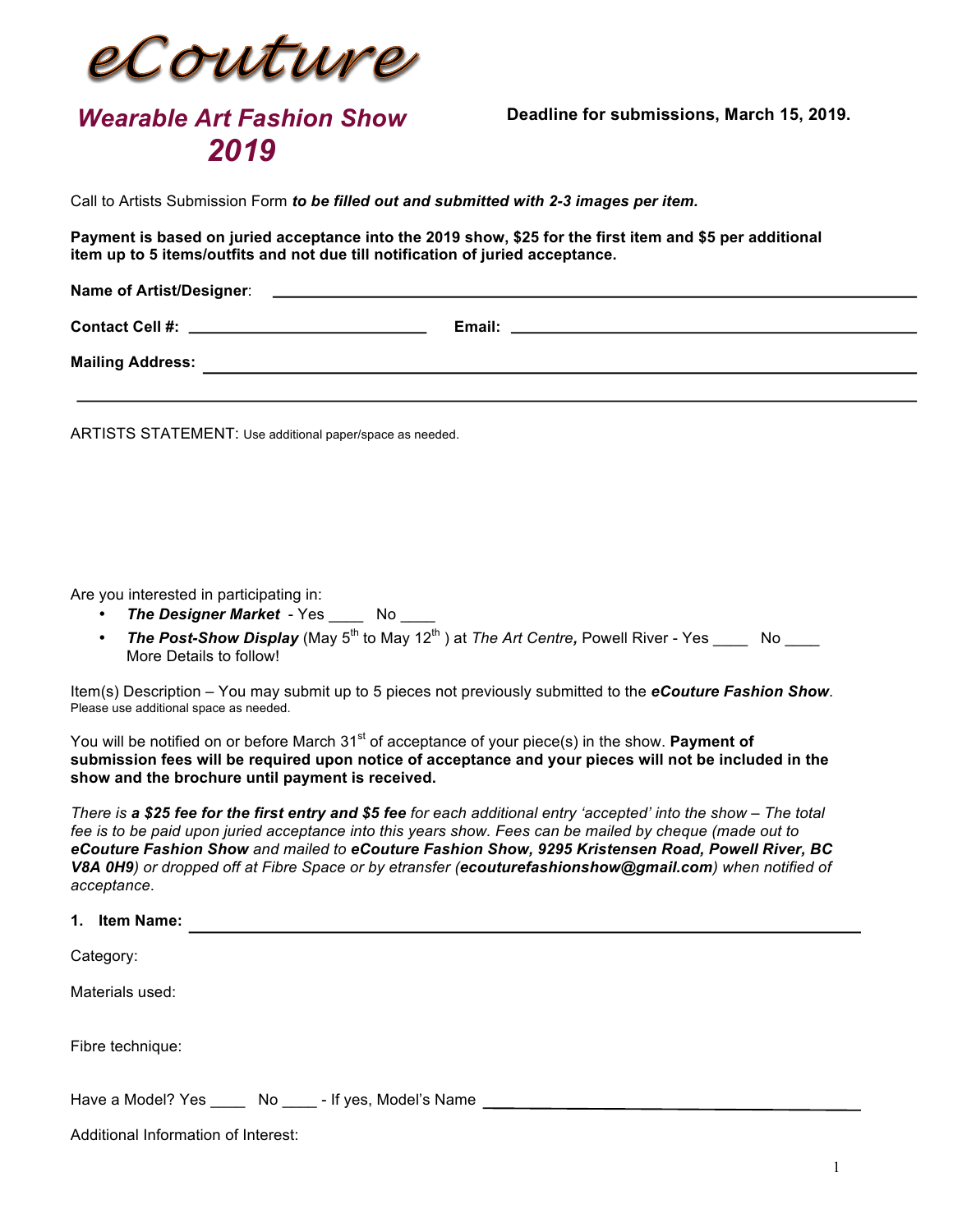| 2. Item Name:                                                                     |
|-----------------------------------------------------------------------------------|
| Category:                                                                         |
| Materials used:                                                                   |
| Fibre technique:                                                                  |
| Have a Model? Yes _____ No _____- If yes, Model's Name __________________________ |
| Additional Information of Interest:                                               |
|                                                                                   |
|                                                                                   |
|                                                                                   |
|                                                                                   |
| Category:                                                                         |
| Materials used:                                                                   |
| Fibre technique:                                                                  |
| Have a Model? Yes _____ No _____- If yes, Model's Name _________________________  |
| Additional Information of Interest:                                               |
|                                                                                   |
|                                                                                   |
|                                                                                   |
| 4. Item Name:                                                                     |
| Category:                                                                         |
| Materials used:                                                                   |
| Fibre technique:                                                                  |
| Have a Model? Yes _____ No _____- If yes, Model's Name _________________________  |
| Additional Information of Interest:                                               |